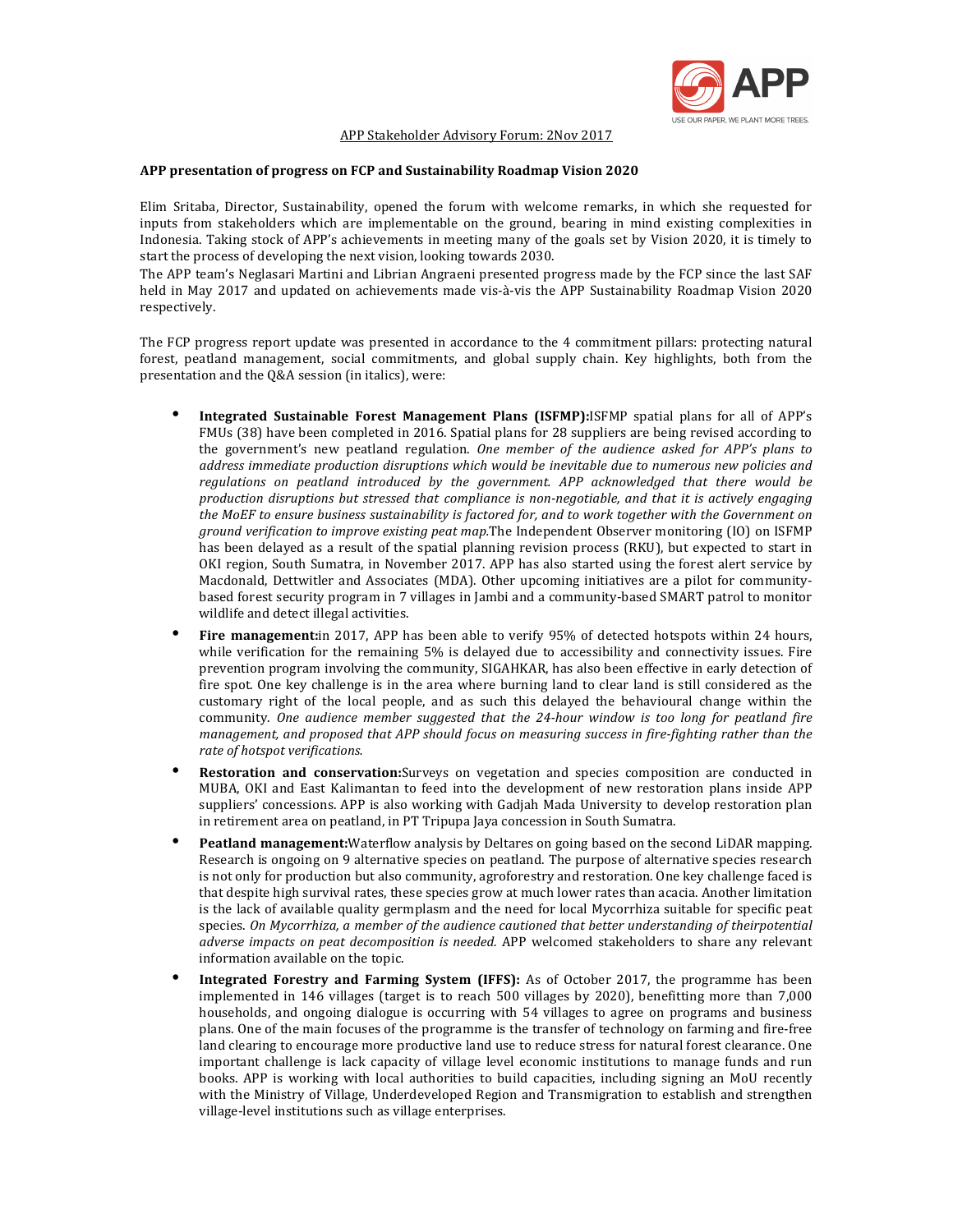

- **Social conflict resolution:** 43 percent of conflicts have been resolved as of October 2017. The lack of progress since April 2017 is due to the remaining conflicts being more complicated, thus more timeconsuming. Regional Working Group in Riau, Jambi, and South Sumatra are developed with participation from NGOs, academics, local government representatives and community. Adhoc team is set up from within the forum to verify, monitor, and facilitate the conflict resolution measures to reach agreement. Adhoc teams will report back to the forum on progress made and challenges faced. These platforms tend to develop a new trend of cooperation and partnership between local stakeholders, including local NGOs.
- New suppliers: APP approved 3 new FMUs and 1 community forest into its supply chain between May and October 2017. APP has also created a separate supplier approval process for one-time suppliers, but emphasized that this mechanism will not be abused as further supplies from the one-time suppliers would be subjected to the complete process for full-time long-term suppliers.
- **Belantara Foundation**: APP announced the appointment of Sri Mariati as the new ED (a full-time permanent position), and introduced upcoming initiatives of the foundation, including development of catalogue for 5 commodities – coffee, cacao, rubber, coconut and palm oil, in 10 critical landscapes to diversify economic opportunities for the local community.
- FCP Monitoring Dashboard: APP has taken on board feedback from stakeholders and redesigned the dashboard to be more user-friendly. The dashboard is in demo version at present, with soft launch of the desktop version expected in December 2017 and the mobile version coming online mid-2018.

## The APP Sustainability Roadmap Vision 2020 update

Librian Angraeni briefly refreshed the audience about APP Sustainability Roadmap Vision 2020, emphasizing that FCP is part of the Vision which is not only a target for raw material sustainability but also includes other aspects of APP's operations, such as water management and employee welfare. APP has attained or is on track to achieve many of the goals set by Vision 2020, such as the forestry goals and various mills' sustainable operation targets. 

Highlights of achievement:

- 10% reduction in energy intensity by 2020 based on 2012 baseline: energy intensity decreased 7% in 2016 compared to 2012, which means it is on track to be achieved by 2020.
- 10% reduction in water intensity by 2020, based on 2013 baseline: water intensity decreased 15% in 2016 compared to 2013, already exceeding the target.

Two areas where APP is behind its targets:

- 10% reduction in carbon intensity by 2020 in mills: carbon intensity has only decreased by 2.4% in 2016. Challenge stems from APP's reliance on biomass - supply of which is unpredictable - as source for renewable energy, which constitutes 47% of energy source for production of APP's paper products.
- Zero employee and contractor fatalities, major fire incidents, and traffic incidents on site: One main obstacle is to increase awareness of the importance of safety practices within our contractors operations. APP is pressing on to improve the situation with safety programmes and is implementing the CSMS (Contractor Safety Management System) to improve safety practices of contractors.

### **Breakout sessions**

Jon Woodhead of DNVGL explained that the objective of the breakout sessions was to collect inputs on scopes of issues to be covered in the new Vision 2030, and NOT to have detailed discussions on targets (which will be put on the table in 2018 where inputs will be sought from stakeholders) as APP is still at the exploratory stage in developing its Vision 2030.The new Vision would integrate Sustainable Development Goals, global/national level legislations and goals. Central to Vision 2030 is the concept of Sustainable and Responsible Business, which will be achieved via 4 themes: forest, peatlands, production and products, and people. Addressing climate change is the cross-cutting theme.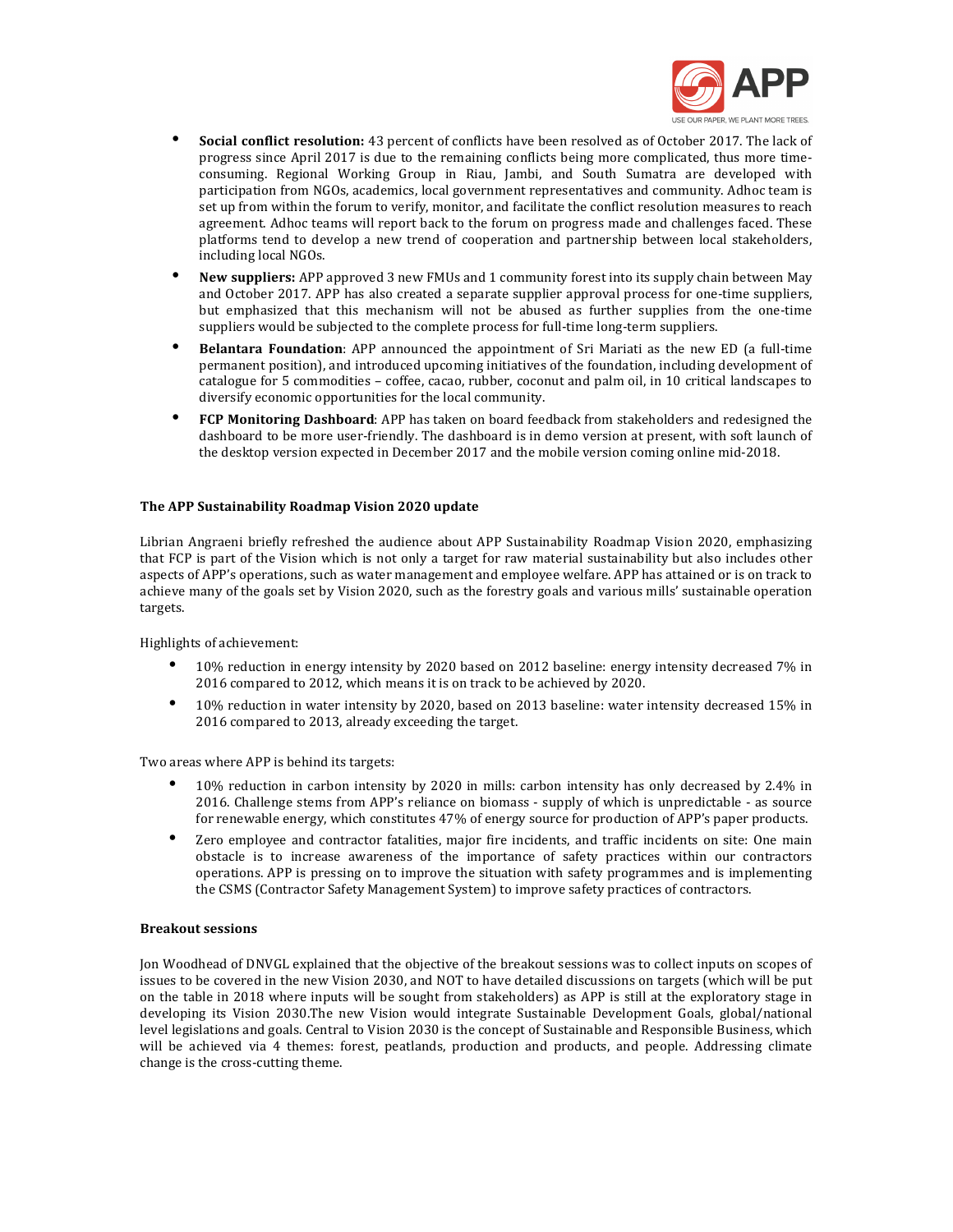

Two breakout sessions of 20 minutes each were conducted. Guidelines for discussions during the breakout sessions were the following:

- Comments on the headline goals proposed for each theme, specifically on whether they address the most critical issue within the timeframe.
- Validate or amend the list of issues identified within each theme.
- Flag any missing issues.
- Asses terminologies used and proposed adjustment when necessary.

## **1. Forests**

Proposed headline goal: Achieve landscape-scale sustainable forest management, protection and restoration across APP and suppliers' operations.

Proposed key issues: fibre sourcing; reforestation, conservation, and diversity; forest fire - prevention and control.

Feedback from stakeholders:

- APP should be clear on definitions of terms used:
	- Restoration/reforestation/rehabilitation: These terminologies have different significance. What does APP mean when using them? For example, would restoration entail returning to the natural state before APP's presence in an area, and involve restoration of the whole ecosystem, i.e. return of wildlife? With definitions clearly set out, APP would then need to distinguish the areas intended for each type of interventions, such as whether an area is meant for restoration or rehabilitation.
	- $\circ$  Biodiversity: The definition of biodiversity requires a broader identification of wildlife, beyond flagship species such as tigers and elephants. APP should be held accountable for decreased population of species and has to set targets in recovering affected wildlife population. Ideally the target should be to recover original population prior to APP operation. Wildlife should be recognized as a central contributor to the wealth of the forest and therefore more attention should be given to wildlife conservation. APP should establish corridor between HCV areas to enable greater wildlife mobility.
	- $\circ$  Sustainable forest management: What constitute APP's concept of sustainable forest management? Would sustainable forest management take a holistic view by looking at both production and conservation? It was proposed that notions such as HCV should be integrated into the concept.
	- $\circ$  Landscape: APP should be clearer in defining what it means by 'landscape', specifically how farreaching its conceptualization of landscape is. For example, whether it includes areas outside of APP's concessions (and if so, what are APP's targets for those outside of its concessions as they would be different given involvement of more stakeholders).
- APP should align with SDGs, Indonesian government's targets and regulations, and clearly indicate how its contributions would feed into the targets. For example,
	- $\circ$  How much will APP contribute to Indonesia's national target to cut carbon emission by 29% by 2030?
	- How APP will contribute to monitoring around protected areas? What will be the extent to which APP could contribute in areas outside of its concessions?
- APP should ensure its goals keep up with changes such as population growth and climate change. To this end, key elements which APP should prioritize are:
	- Community forestry to build a model that supports demands from the local communities and APP's mills. One idea proposed was to manage APP's concessions with the local communities.
	- $\circ$  Increasing productivity and intensification through innovations and R&D, such as boosting research efforts to find alternative species to complement (when substitution is not possible) acacia, and increasing production without increase in land area in view of land scarcity as population grows.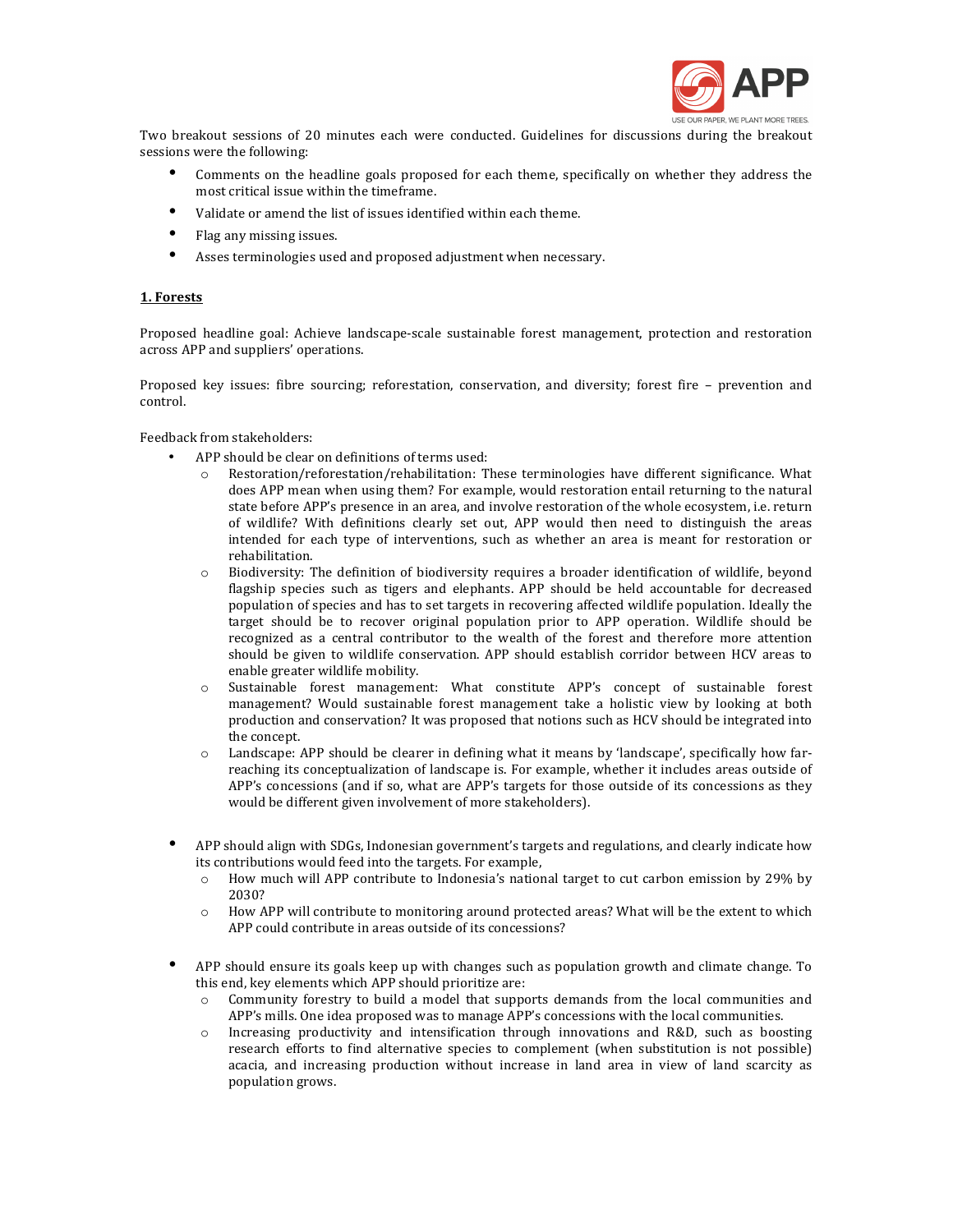

There were no reactions pertaining to forest fires, as it was considered part of reforestation, conservation and biodiversity.

# **2. Peatland**

Proposed headline goal: Implement best practice peatland management

Proposed key issues: hydrology; alternative species; rehabilitation and conservation

Feedback from stakeholders:

- Stakeholders highlighted the importance of research and development / innovation, considering that best practices in peatland management are in their infancy.
- The new peat regulation will impose a new regime resulting in a drastic reduction of peatland areas to be used for plantation and is likely to impose restoration and rehabilitation duties to industrial license holders. There should hence be a general statement where APP acknowledges disturbance to its production capacity with introduction of new policies and regulations, and from there, a clear roadmap on how APP would manage the impacts on production.
- APP should continue to understand and map peat, taking into account new government requirements. LiDAR mapping conducted in 2014 and 2016 already offers a very valuable tool for enabling better understanding and should be complemented with additional data as required by the new peat regulation. The mapping should also be the basis for a detailed assessment of the carbon content of peat area included in APP's supply chain.
- APP should provide clear definitions on the following:
	- $\circ$  Restoration/rehabilitation and other relevant terms: APP should be cautious in using the right words for their different commitments.
	- o Hydrology: the definition should not be only about water level but also dynamics of water balance. It should also include other components such as acidity, and interactions with soil quality and substrates.
- On the hydrology issue, APP should develop systems to maintain water table level required for different land use: production, rehabilitation or conservation.
- APP should prioritize research and development on alternative species (especially native ones) and propose a roadmap for commercial development of alternative species with a clear timeframe allowing reporting against the initially agreed milestones, such as targets by 2022, 2025 etc.
- On rehabilitation and conservation, APP should look at both compliance with regulations and beyond. It should also expedite the process of reducing peat drainage, in order to allow identification of areas for production, conservation and protection. Stakeholders opined that APP is already relatively robust in terms of conservation, and that given extensiveness of peatland area, APP should promote a landscape approach to optimize success of conservation initiatives.
- Restoration initiatives must demonstrate a real benefit regarding GHG emissions and carbon sequestration. On carbon sequestration, APP and partners should make further efforts to identify and develop supportive initiatives, including challenging current national policies that prevent carbon trading for conservation purpose.

## **3. People**

Proposed headline goal: Empower and involve communities as part of sustainable operations, and achieve world-class employee safety performance

Proposed key issues: human rights and indigenous people; employee welfare and satisfaction; and community development. 

Feedback from stakeholders: